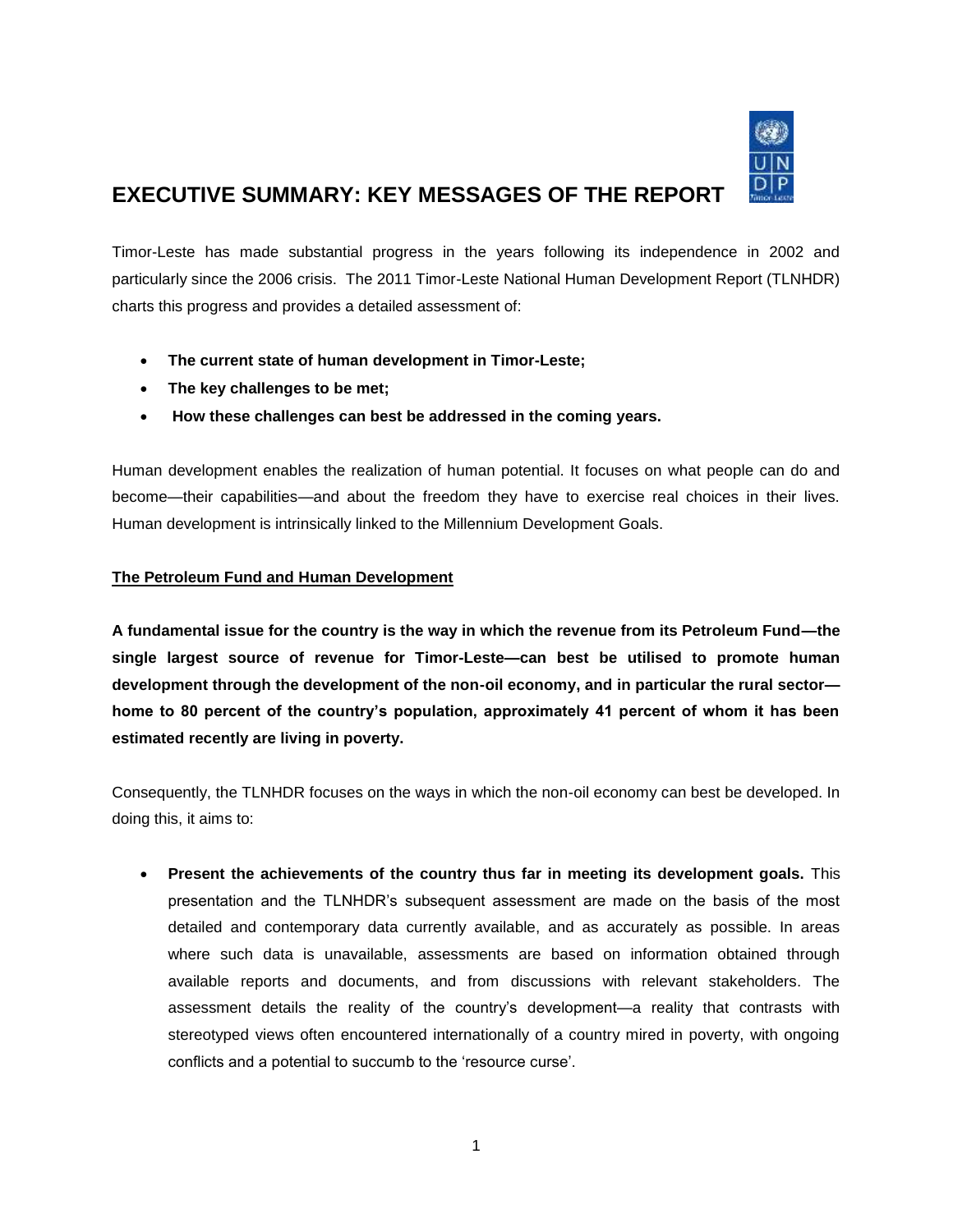**Generate discussion on the appropriateness and relevance of the various strategies available for the development of the non-oil economy, and particularly the rural sector.** This will be the most crucial issue facing Timor-Leste in the coming years. Consequently, the TLNHDR focuses on how the country"s petroleum wealth can most effectively be used for implementing pro-poor economic growth, developing the rural sector, enabling poverty reduction, facilitating employment generation and promoting private sector development. In its discussion of strategies for developing the rural economy, and in its presentation of a Macro-Economic Framework for achieving the Millennium Development Goals (MDGs), the TLNHDR directly addresses these issues and makes specific suggestions for strategic development in particular sectors.

#### **Achievements since Independence**

In the initial years of the country"s post-independence development, major steps were taken to rebuild the nation. Free and fair elections were held, and a Constitution drafted, with almost all the constitutionally mandated institutions created in a relatively short period of time, by 2005. The post-2002 Fretilin Government addressed a range of development challenges in a pro-poor growth *National Development Plan* (NDP) applauded by donors as an exemplar of a Poverty Reduction Strategy. The Plan put forward a "Development Vision", which has continued to act as a guide to the implementation of sector development strategies. Within the crucially important petroleum sector, the Government devised a legal framework for production, taxation and revenue management, viewed favourably as an exemplar of international best practice, consistent with the principles adopted by the Extractive Transparency Initiative.

# **Underlying Problems and the 2006 Crisis**

**Accompanying these achievements, however, there remained pervasive, ongoing problems—high youth unemployment, falling per capita incomes and increasing poverty rates in rural areas.** These problems undoubtedly had an influence on the outbreak of the country"s 2006 crisis, which also resulted from continuing divisions within the police, military and the political elite.

Economically, the 2006 crisis had a profound impact. Progress during 2002-5 was set back dramatically. The non-oil economy contracted by 5.8 percent, delivery of social and welfare services was severely restricted, and unemployment worsened. 2007 data indicate that per capita income in the non-oil economy was approximately 20 percent lower in 2006 than in independence year 2002. As a result of the crisis, at the beginning of 2007, approximately 150,000 internally-displaced people were living in temporary camps, in poor conditions, fearful of returning to their villages.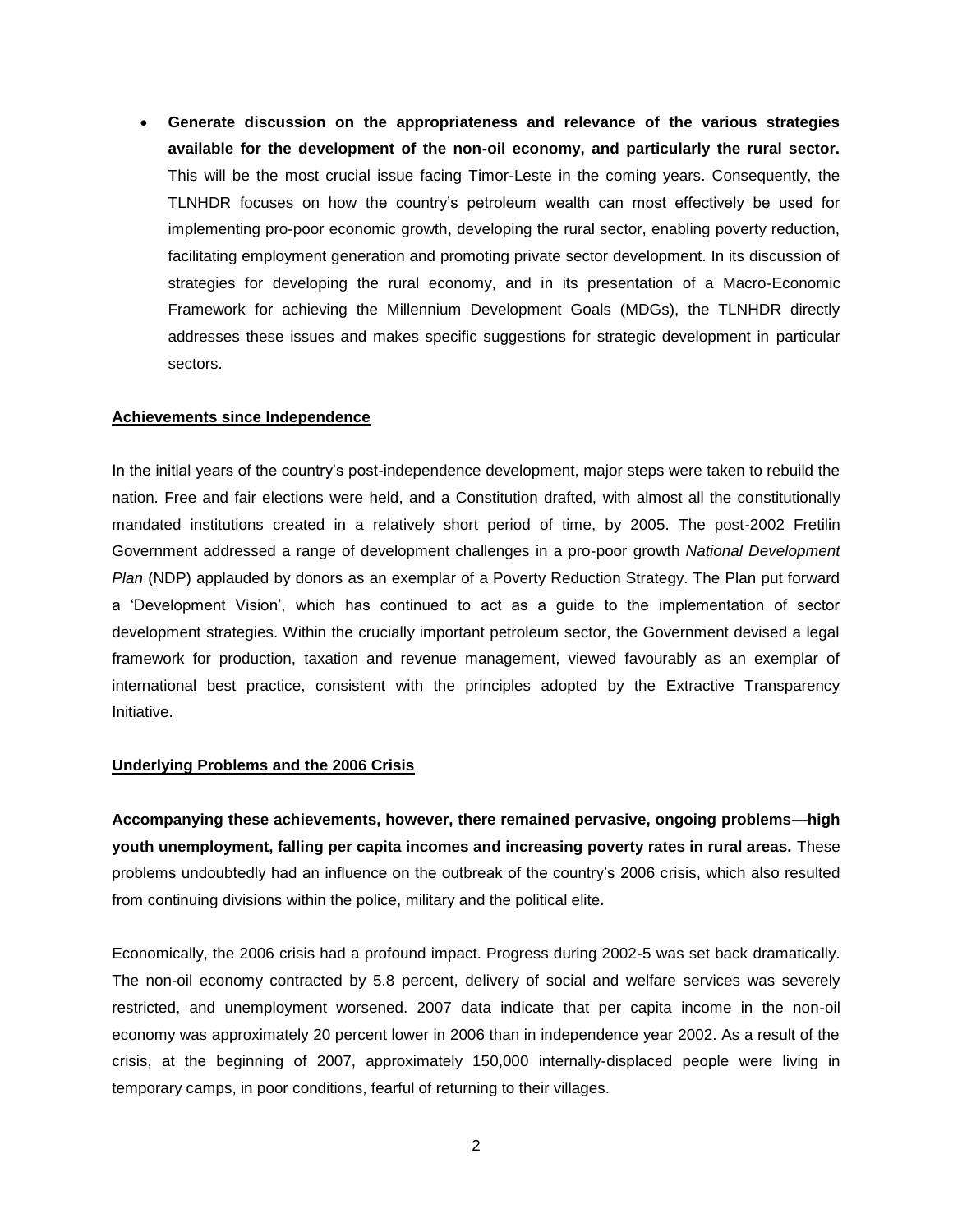#### **Post 2006: Addressing National Priorities and Promoting Growth**

Faced with this situation, subsequent governments and particularly the present coalition Government— *Aliança Maioria Parlamentar* (AMP), led by Prime Minister Xanana Gusmão, have focused on addressing the underlying issues contributing to the crisis—improving public safety and security, enhancing social protection, addressing the problems faced by youth, tackling unemployment, improving social service delivery, and promoting clean and effective government. The TLNHDR assesses the extent to which the Government's strategy of focusing on these national priorities has succeeded in addressing the main post-2006 problem areas, and examines its emerging strategy for promoting growth, human development and poverty reduction, as the Government finalises its *Strategic Development Plan* (SDP) for the years 2011-30.

#### **Human Development in Timor-Leste**

The 2011 TLNHDR provides a thorough description and assessment of the current state of human development in Timor-Leste. According to the most detailed assessment of living standards currently available—as presented in the 2007 Household Living Standards Survey—poverty is widespread in Timor-Leste. This survey concluded that approximately 50 percent of the population was living in poverty in 2007. The next surveys enabling us to track poverty are the 2010 Census and a further household survey, in 2011. The results of the census should be available later in 2011, and of the household survey by 2012. Based on data made available from the Ministries covering the years to the end of 2009, the TLNHDR has reached the conclusion that these surveys are likely to show that **poverty conditions have improved substantially since the 2007 Household Survey**. Given the Government"s policies of cash transfers to vulnerable groups, the subsidising of food prices, and the creation of jobs through initiatives funding labour-intensive employment in areas such as infrastructure development, it is highly likely that poverty levels have improved since 2007. From 2007-9, for example, Government funded labour schemes employed 40,000 Timorese annually, and the 2009 *Pakote Referendum* infrastructure development programme created 64,000 short-term jobs in the rural sector. Government data estimate economic growth at 12.2 percent in 2009, with average per capita incomes in the non-oil economy increasing from \$398 per year in 2007 to \$499 in 2008 and \$599 in 2009. Other estimates, from the World Bank and the Asian Development Bank, give somewhat different rates of growth for 2009, respectively of 5.0 and 7.4 per cent. Whichever estimate is taken, the relatively high rate of economic growth is likely to have had a positive impact on poverty. Beyond these projections and assumptions, however, as yet there is insufficient data to confirm these trends definitively. Significantly, however, further evidence for 2008-9—based largely on district reports from the Ministries of Agriculture, Economy and Development, and Health, together with reports from NGOs working in the districts and from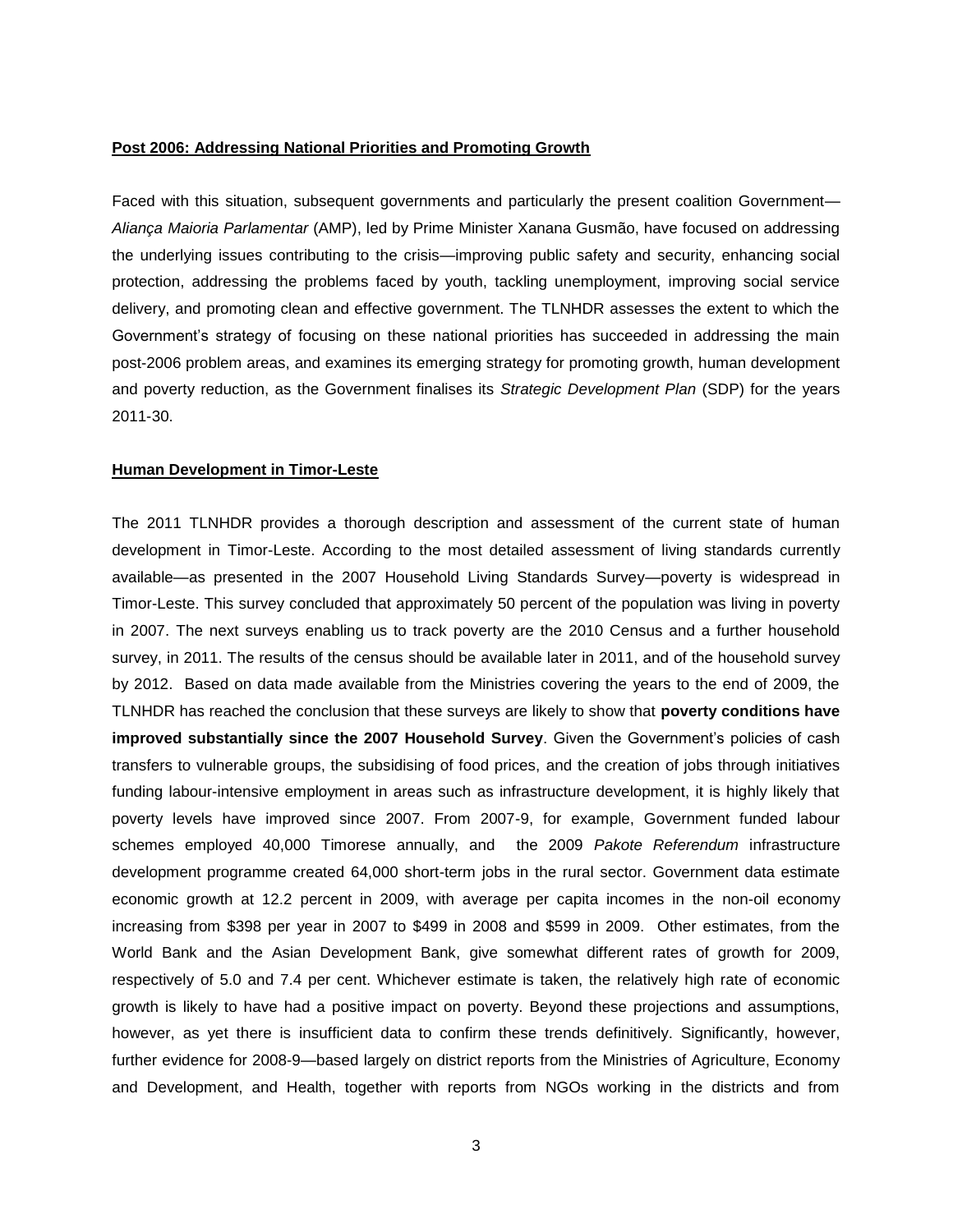observations by those working in the President"s Office on supporting small-scale poverty reduction village projects—suggests that in most districts, poverty levels may have improved. Recent World Bank predictive estimates suggest a poverty incidence rate of 41 percent in 2009. Accepting this approximate figure, and on the basis of current trends, poverty levels are likely to decline further in the coming years. Despite this improvement, however, there remain significant human development problems, notably in the areas of energy provision, food security and nutrition, access to education and health services and high levels of employment—of concern particularly for the country"s youth. The TLNHDR argues that these pressing problems can only be addressed sustainably through the development of appropriate strategies for the development of the non-oil economy and particularly of the rural sector.

## **Promoting Sustainable Development of the Rural Sector and the Non-Oil Economy**

**Timor-Leste currently is in a challenging situation. Despite recent progress, many of its population remain poor, and there is considerable scope for improvements in levels of human development. To meet present and future needs the wealth from its oil must be utilised effectively to promote sustainable development of the non-oil economy.** This raises a key question of how large accumulations can best be managed economically and politically to promote development. Discussions on this issue are ongoing, with Government plans to increase the level of withdrawals from the Petroleum Fund to finance key areas of development, such as infrastructure. The TLNHDR engages in this debate, by examining how withdrawals have been used thus far and suggesting ways in which use of withdrawals can be improved—based on international best practice, and assessing in detail the possible risks to ongoing good management. In contrast to commentators who argue that the portents for good management are not wholly favourable, the TLNHDR concludes that successive **Governments in Timor-Leste have shown themselves to be fully capable of managing the Fund. Additionally, in recent years, the Government has succeeded in reducing the potential for seriously divisive conflict. However, the potential for conflict remains, and can be fuelled by continuing sources of resentment. As the TLNHDR argues in its last two chapters, potential bases for resentment can best be addressed by an inclusive and equitable development of the non-oil economy—reducing poverty in the agricultural sector by improving rural livelihoods and generating employment in the non-agricultural sectors.** 

## **Achieving the Millennium Development Goals**

As outlined in the Report, Timor-Leste has made substantial progress in many MDG areas. It has achieved its 2015 goals for infant and under-5 mortality rates, for antenatal care coverage, and for the proportion of TB detected cases (under Directly Observed Therapy Short Course - DOTS). It is on track to achieve its MDGs in areas such as net enrolments in primary education, proportion of births attended by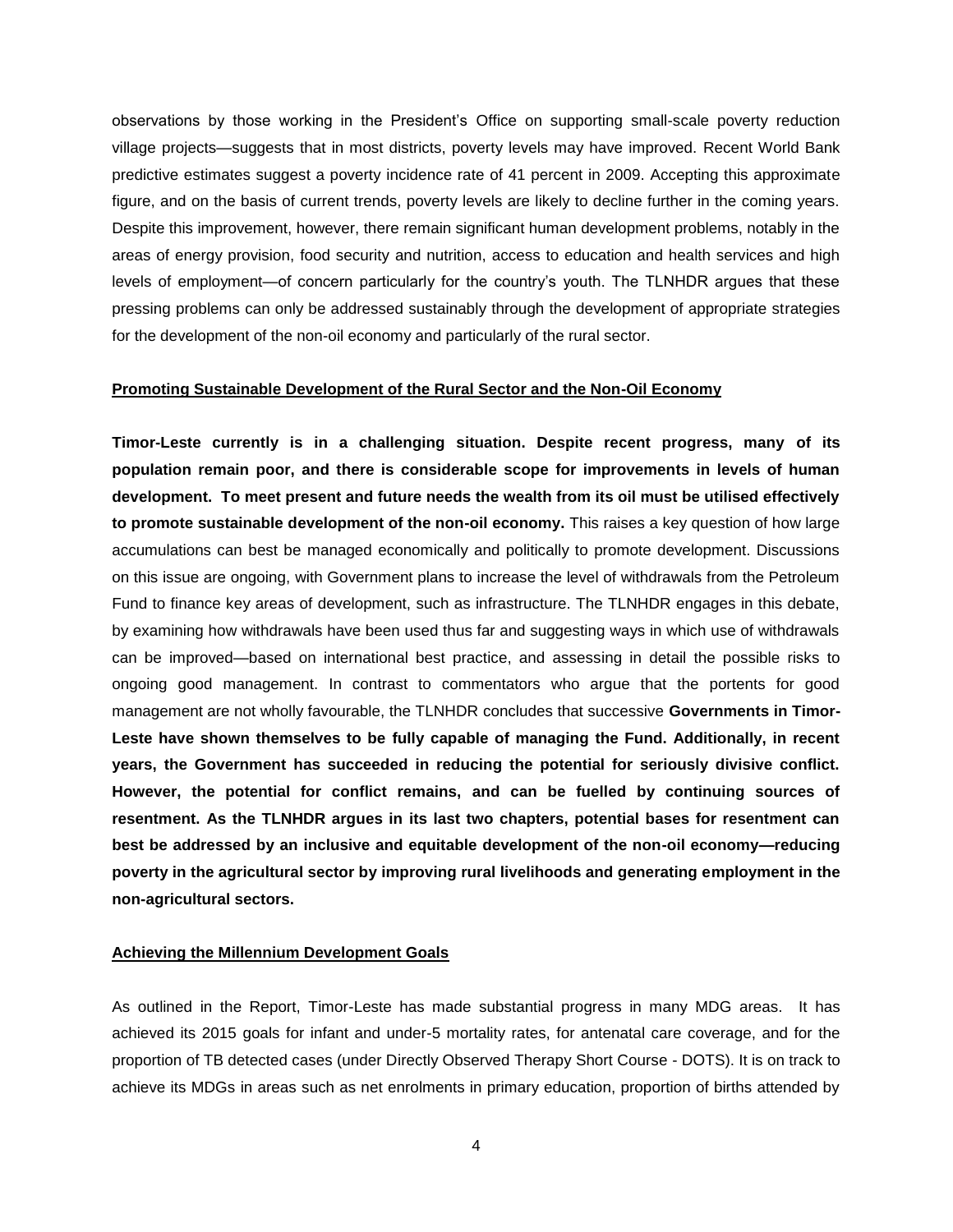skilled health personnel, contraceptive prevalence rate, incidence rates associated with TB, and proportion of population with access to an improved drinking water source. However, Timor-Leste remains off-track for achieving remaining MDGs, such as proportion of population below the national poverty line, prevalence of underweight children under five years of age, proportion of children reaching fifth grade, proportion of children immunized against measles, maternal mortality ratio, proportion of population with comprehensive correct knowledge of HIV/AIDS, incidence associated with malaria, and proportion of population using an improved sanitation facility.

The Macro-Economic Framework presented in the TLNHDR outlines strategies for Timor-Leste to achieve all its MDGs by 2025. The framework is developed on the basis of a growth strategy, based on an average growth rate of eight percent in the non-oil economy over the next 15 years. The TLNHDR argues that such a strategy is feasible, financially sustainable, and will enable efficient and productive use of the Petroleum Fund, provided efforts are made to develop appropriate strategies for the development of the non-oil economy and primarily for the rural sector, mobilizing domestic resources to promote private sector development.

#### **Strategic Development Plan**

The TLNHDR presents detailed strategies for developing the non-oil economy, reducing poverty and improving current levels of human development and MDG indicators.

The analyses, assessments and strategies for developing the non-oil economy and the rural sector, as presented in the TLNHDR, will be of use to the Government as it engages in its ongoing stakeholder consultations and moves towards the final formulation of its *Strategic Development Plan* (SDP), striving to realise the Development Vision set out by and for its people at independence**.**

The TLNHDR will also enable the international community to have a clear and detailed picture of the substantial achievements of the country thus far and the challenges that remain in the areas of human development.

## **Challenges and Risks**

**The key issue for the country is the management and use of its petroleum resources**. Whilst in recent years there has been an obvious need to address short term needs via cash transfers and subsidies, for the longer-term, revenues must be focused on investing in public assets that raise productivity. There is an obvious danger to the sustainability of the Petroleum Fund, the single largest revenue source for the country, if the government makes excessively large withdrawals beyond its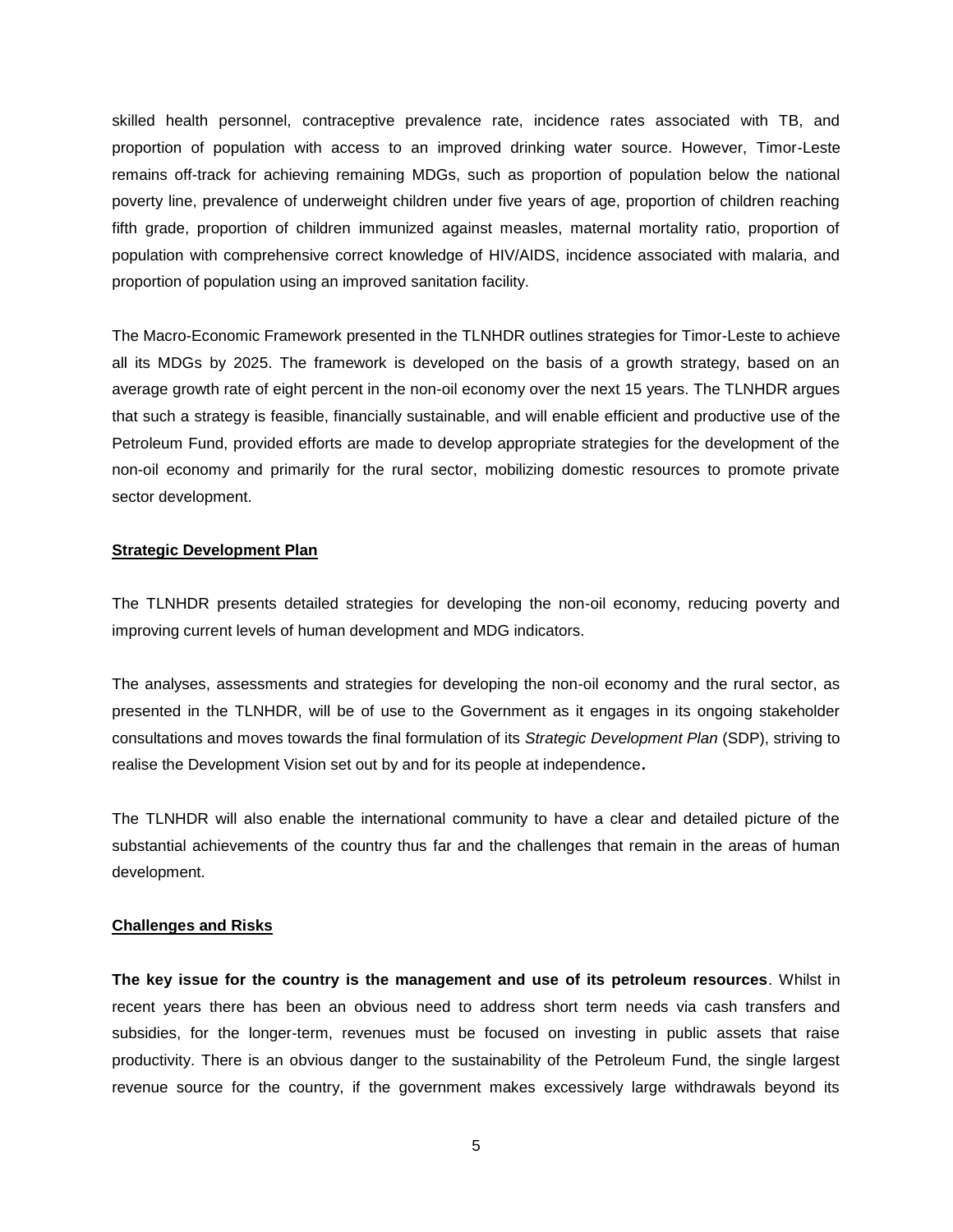delivery capacity to finance a high and rising level of public investment. As outlined in the TLNHDR"s Macro-Economic Framework for the attainment of the MDGs, **a moderate-to-high growth strategy, emphasising rural development, from within a human development framework, can contain inequality and spread more widely the benefits of growth**. Such a strategy is also likely to focus more on pro-poor sectoral allocations of public expenditure, thereby enabling the use of the Petroleum Fund to benefit the population more equitably and at the same time reduce the rate of depletion of the fund. This will be a major aim of the forthcoming *Strategic Development Plan* (SDP).

**Increasing disparities between rural and urban areas are a further major challenge for the promotion of pro-poor, human development in the coming years. A renewed focus on the rural economy is an urgent priority.** Policies for enhanced investment in agriculture and the rural economy need to be put in place to increase incomes, create employment, and boost demand for local products. Budgetary allocation to the agricultural sector in the past has not been commensurate with the needs of the rural population, and this requires rectification.

**Whilst poverty levels have improved in recent years, poverty remains pervasive.** Policies to address levels of poverty cannot rely solely on the "trickle down" effect of petroleum wealth, but as shown by the experiences of countries in the Southeast Asian region, policies and programmes must be put in place to ensure that growth is inclusive.

**Since substantial increases in investment are required for the development of the non-oil economy and the rural sector, Timor-Leste needs to strengthen its communications, transport and financial infrastructures within a relatively short time-frame.** The present regulatory framework is not particularly conducive to investment, and improving this is vital. The foreign investment law needs to be enacted as soon as possible to attract investments capable of generating employment, improving labour skills, and promoting technological upgrading.

Timor-Leste"s natural resource base is fragile and fast degrading. Land, water and forested area are under considerable stress. Greater attention is needed to deal with the impact of the environment on poverty, through the promotion of measures to conserve and protect the natural resource base so that development activities are environmentally sustainable.

**Timor-Leste is experiencing demographic changes with profound implications for its future development.** It has one of the highest birth rates in the world, the majority of its population are below the age of 21, and migration from the countryside to the capital Dili is at very high levels. The challenges of employing this rapidly expanding urbanising population are immense, as are the challenges for